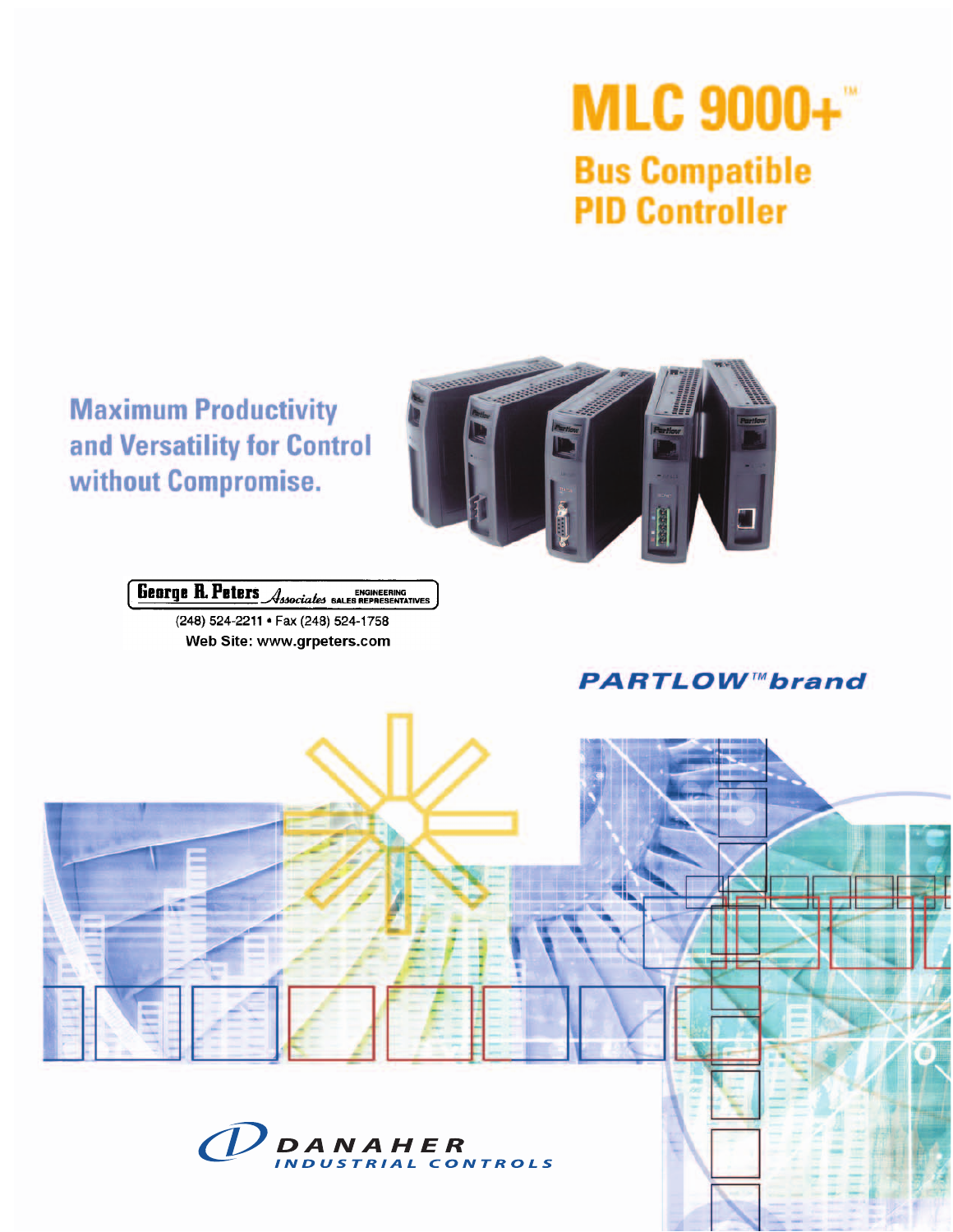# **Features/Benefits**

#### *Compact, Affordable And Modular System*

Complements your machine control structure system for compact and seamless integration with PLC or SCADA/HMI systems.

- **Compact DIN rail mount system** Designed to be built into a behind the panel (BTP) machine control system. Easily expandable by snapping in additional modules. Perfect for limited space applications; no panel cutouts required; less wiring needed. Fully configured 32 loop system requires only 8.1 inch width.
- M**odules available in smaller terminal bundles of 1, 3 or 4 loop configurations** – Provides greater flexibility, less waste and lower installation cost. Buy only the loops needed.
- **Detachable terminals optimized for easy maintenance and wiring** – Individual backplane construction and snap-in, detachable terminal design simplifies repair, replacement and wiring of individual modules. It also simplifies field maintenance/service – particularly when coupled with "Hot Swap" and auto-configuration features. You can remove only the defective module leaving the rest intact.

#### *Seamless Integration and Application Versatility*

- **NEW Equipped with more field bus communication and loop control options than ever before** – Popular industry communications protocols including, CANopen, EtherNet/IPTM, Modbus®/TCP, Profibus and DeviceNet<sup>™</sup>. Choose from one, three, or four loops – including a single loop or three loop module with heater break alarm(designed for the application requirements of the plastics industry).
- **Centralized programming** When MLC 9000+ is integrated with PLC and HMI the need for multiple interfaces is eliminated. MLC 9000+'s BCM provides one centralized, customizable interface for complete access to temperature control data; equipment can be managed and monitored using one device versus many.





• **NEW Improved Windows®-based PC configuration software** – Point and click setup of the MLC system via PC saves programming time.

#### *Uncompromised Performance, Accuracy and Integrity*

- **Standard deterministic 100 ms sample times** Fast scan rates provide highly dynamic and "real-time" process control (ideal in the plastics industry).
- **Standard Hot Swap with Auto-configure** Pull out defective loop control without needing to turn off system power; requires no operator intervention, other than module replacement; and virtually no downtime between repairs.
- **NEW 3-Loop Module with Heater Break Alarm**  Immediately alerts the machine operator to faults within the heater load as they occur. Provides superior control and process monitoring integrity and improved product quality.
- **NEW Continuous (Adaptive or Self) Tune**  Continually monitors the controller's performance for disturbances or oscillations and modifies PID values to suit the current process condition. This results in optimum controller performance, accuracy, integrity and superior control and process monitoring at startup and beyond.
- **NEW Loop Enable/Disable** Enables loops to be switched on and off via the communications interface without disruption to other loops (within the same module). Provides for application flexibility, reduced downtime and increased productivity.
- **NEW Improved Sensor Management** Detects when process sensor input has broken. This prevents process runaway under fault conditions and implements required safety procedures. As a result, it increases process and user safety, ensures optimal productivity, and prevents waste and material scrap caused by broken sensors.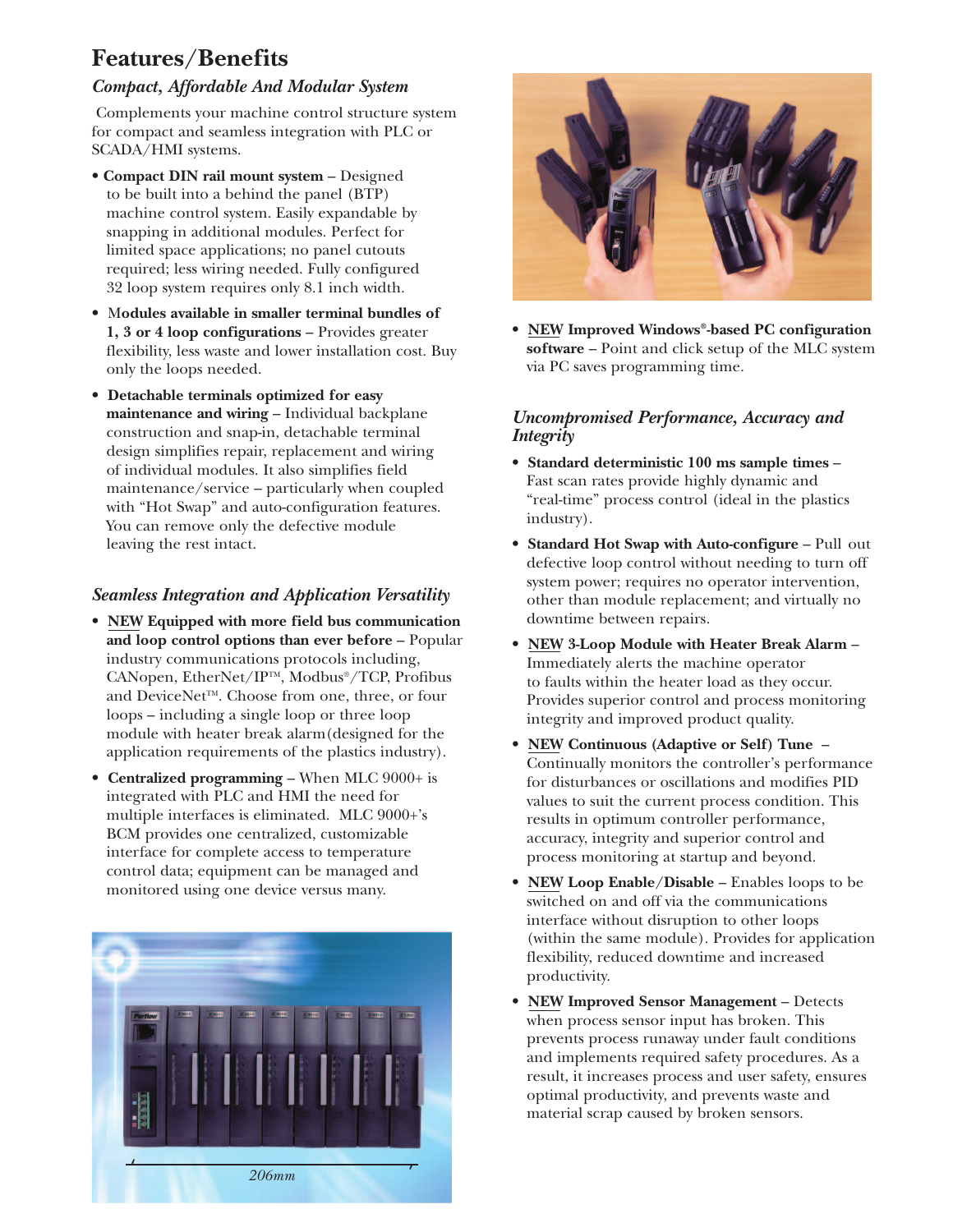#### **PARTLOW™brand**

*Applications: Ideal for multi-zone temperature or process control applications (speed, flow, pressure, etc.) in place of either a PLC or multiple discrete controllers, or combination PLC/HMI. This product is designed for applications requiring an integrated solution or improved PLC performance.* 



*Application/Industries: Packaging Plastics Converting Semiconductor Food Processing Heat Treat Environmental Test Chambers And many others where lower costs, smaller size, and unmatched* 

*connectivity are critical requirements.*

### **Description**

**Controllers** 

The new generation Partlow brand MLC 9000+ is a **modular, behind the panel, multi-loop temperature control system. This new controller offers the highest number of field bus protocols, lowest per-loop cost, and the smallest size in the industry.** It operates either within a standalone system or in a PLC environment. It is a compact, DIN-rail mounted device comprised of a bus control module (BCM) and up to eight loop control modules (LCM) or "slave" modules. This provides up to 32 control loops per BCM – all in only 206mm (8.1") of space. The MLC 9000+ base bus control module has a height and width 25 to 50 percent smaller than the base bus control modules of any other competitive controller.

The MLC 9000+ system provides maximum productivity and application versatility. It overcomes many of the weaknesses of PLC temperature control or multiple front to panel (FTP) discrete controllers. For example, the MLC 9000+ bus based control system can be programmed in as little as 30 minutes rather than hours or days.



Compared to multiple discrete controller applications, the MLC 9000+ dramatically reduces the cost of installation by eliminating wiring and reducing the number of holes that have to be cut into the panel. Wiring costs and time are reduced by up to 30 percent on a typical temperature controller application. It also reduces the overall panel size for applications with space constraints.

Within PLC/PC applications, the MLC 9000+ improves PLC performance. It frees up the PLC's capacity by outsourcing loop control to the MLC 9000+. It reduces installation time and costs, and it provides faster reaction to process disturbances. And, you can buy only the loops you need, resulting in less waste and the lowest cost-per-loop among North American suppliers.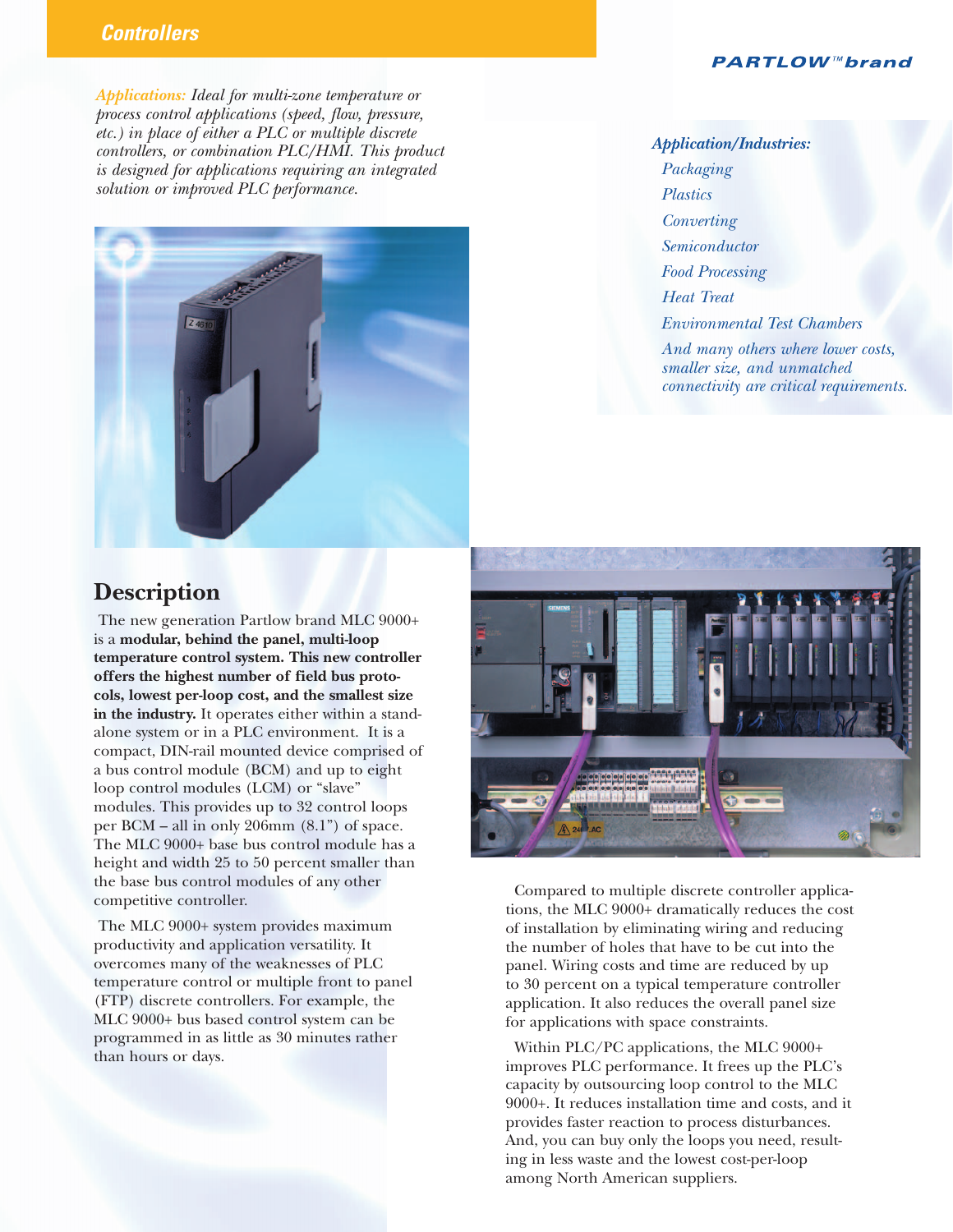

Programming is centralized. With its easier-to-use configuration software, you can set up 32 loops via a dedicated bus port in less than 30 minutes. And you have access to all control loops or an HMI.

The MLC 9000+ is the first multi-loop PID controller to offer system compatibility with all major/popular field bus protocols including NEW Ethernet/IP<sup>TM</sup>, Modbus®/TCP and CANopen. It also includes a new 3 loop module with heater break alarm.

With numerous state-of-the-art control features and 100ms real-time scan rates, reliable single-loop control performance and integrity are never sacrificed. Built-in tuning algorithms include continuous/adaptive tune, loop enable/disable, on-demand and auto-tuning.

The MLC 9000+ is an **affordable value** that surpasses competitive offerings. It effectively **ends the compromise** between the need for performance and the need for integration – in one **neat, compact system**.

## **SPECIFICATIONS\***

#### **STANDARD FEATURES**

**Functionality:** Behind the panel (BTP), multi-loop PID controller system consisting of Bus Control Module (BCM) and Loop Control Modules (LCM) Compact, modular DIN rail construction Up to 8 LCM modules per BCM; 1, 3 or 4 loops per module (for a max of 32 loops); larger systems require multiple BCMs 100ms sample input rates Hot-swap with auto-configure Centralized Programming Easy-Tune/Pre-Tune/Soft Start and Manual Tune Alarm Inhibit **NEW** Continuous Adaptive/Self Tune **NEW** Improved Sensor Management **NEW** Loop Enable/Disable **Construction/Enclosure:** ABS black plastic housing **OPERATING CHARACTERISTICS** 

### **(APPLIES TO BOTH BCM/LCM)**

**Operating Temp:** 32º to 131ºF (0º to 55ºC) **Storage Temp:** -4º to 176ºF (-20º to 80ºC) **Humidity**: 30% to 90% non-condensing R.H.

#### **ELECTRICAL**

**Supply Voltage:** Powered by BCM w/in its operating condition **Power Consumption:** 25W max.

**Line Voltage:** 18-30VDC (including ripple)

#### **INPUTS**

#### **LCM INPUT TYPES**

Choose from 1, 3 or 4 loops with standard Universal input (thermocouple, RTD and DC Linear);

**Max # of Inputs:** 1-4 per loop (dependent on loop module you choose)

**Thermocouples:** B, E, N, J, K, L, T, R, S

**RTD:** PT100 (platinum) or NI120 (nickel), 100 ohm, 3 wire; 0.00385 ohms/ohm/ºC

**DC Linear (Scalable -32000 to +32000):**

**Volts:** 0-5, 1-5, 0-10 or 2-10 VDC

**DC Milliamps:** 0-20mA or 4-20mA

**DC Millivolts:** 0-50; 10-50 mV

**Heater Current Input:** 0-50mA, sinusoidal rms from current transformer; scalable 0.1 to 1000.0A AC

#### **OUTPUTS**

#### **LCM OUTPUT TYPES (HARDWARE OPTIONS):**

All LCM output types are user-selectable and customizable based on desired application drive control; choose from the following output types:

**Relay:** SPST; 120-240VAC 2.0A Resistive; Lifetime:>500,000 operations at rated voltage/current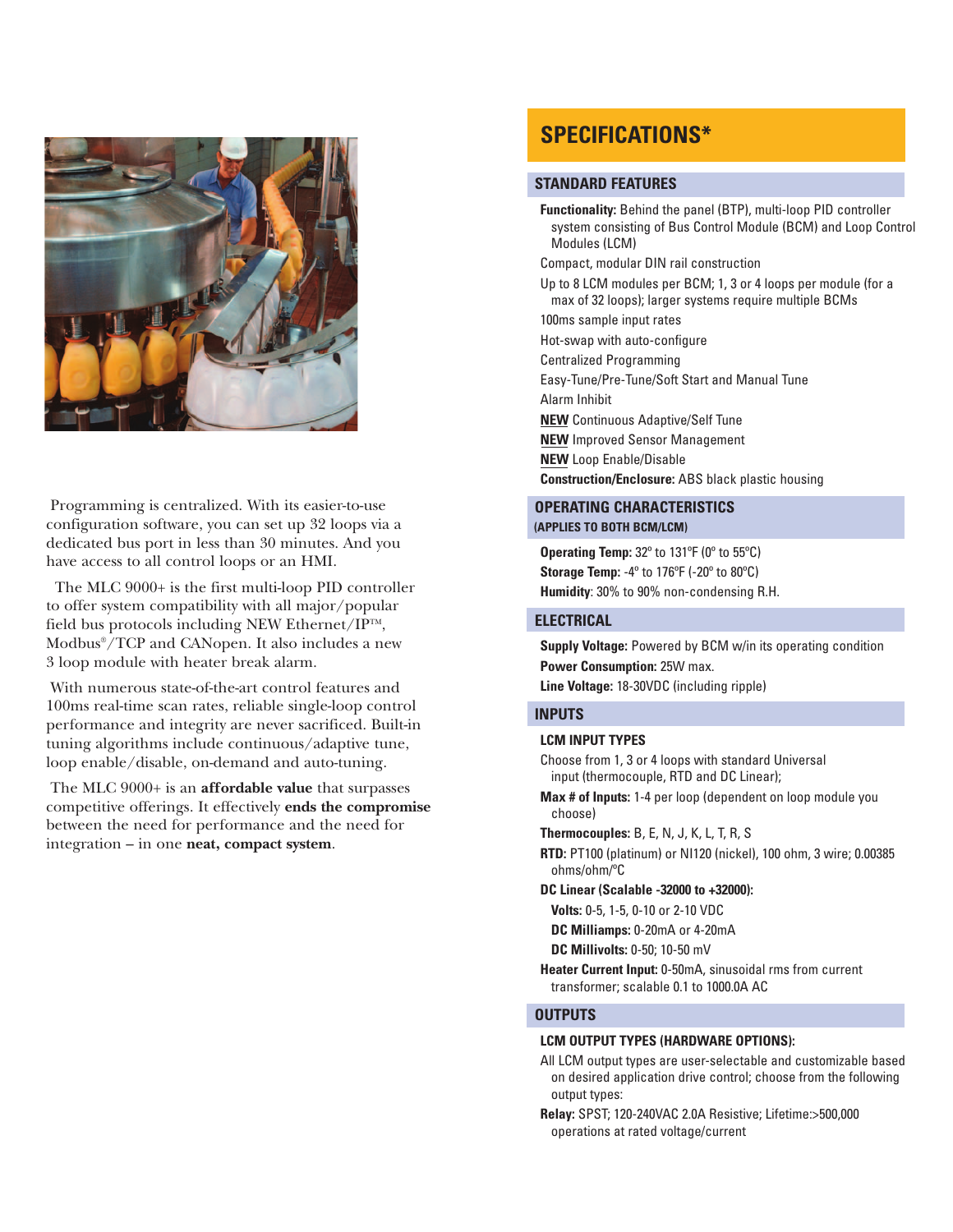# **SPECIFICATIONS\***



- **SSR Driver:** Drive capability: 12VDC Nominal (10VDC minimum) @30mA max.
- **DC Linear:** Optional (on two modules only Z1300 and Z1301); Resolution: 8 bits in 250 msec (10 bits in one second typical); Accuracy ±0.25% (mA into 250K ohm load, V into 2 ohm load); Degrading linearly to +0.5% for increasing burden to maximum drive capacity
- **Triac**: N/A

**Heater Break Alarm (Optional on Single and 3-Loop Modules Only Z1301):** Compares heater current to nominal; alarms for high/low current or short circuit output

#### **LCM OUTPUT FUNCTIONS (HARDWARE OPTIONS):**

- All LCM output functions are user-selectable and customizable based on desired application drive control; choose from the following functions:
- **Control Output 1:** Usually heat but can be custom configured
- **Control Output 2:** Usually cool but can be custom configured
- **Alarm 1 –** Standard alarm for process monitoring
- **Alarm 2 –** Standard alarm for process monitoring
- **Recorder / Retransmission Output –** Ideal for recorder or for input signal re-transmission (setpoint) (available on Z1300 and Z1301 models only)
- **Heater Break Alarm –** Ideal for plastics applications (available on Z1301 and Z3XXX models only)

#### **ELECTRICAL PERFORMANCE**

#### **GENERAL:**

**Accuracy:** All input types: 1.0% of span; ±1 LSD; RTD ±0.2% of span; ±0.3ºC; Thermocouple: ±0.2% of span; ±1ºC for CJC; ±0.3ºC for 0.1ºC resolution ranges, or 1ºC resolution ranges

**Input Sample Rate:** 10Hz (100 msec) for all loops

- **Ambient Temperature Stability/Error:** 0.01% of span per degree C deviation from 25ºC
- **Sensor Fault (Break) Detection:** Programmable

sensor break; If fault detected, control loop can maintain power or turn itself off



#### **COMMUNICATIONS INTERFACES**

#### **BCM Only (Not Applicable to MLC9000+ LCM):**

User-selectable via order matrix; choose from all popular standard industry protocols, including: Modbus®, DeviceNet™, Profibus, EtherNet/IPTM, Modbus®/TCP and CANopen

#### **RATINGS/AGENCY APPROVALS (APPLICABLE TO BOTH MLC 9000+ LCM AND BCM)**

**Safety:** EN61010 and UL/Ulc 3121

**EMC:** Certified EN61326-1: 1997

**Other:** ISO 9002 Registered; Modbus® organization approval pending; ODVA approval pending; Profibus approval pending; CiA approval pending

#### **PROTECTION**

#### **(APPLICABLE TO BOTH MLC 9000+ LCM AND BCM)**

IEC IP20; Designed for installation in an enclosure which is sealed against dust and moisture

#### **PHYSICAL DIMENSIONS**

**Width:** 0.87" (22mm); Up to 8.11" (206mm) for 8 module system up to 32 loops

**Depth:** 3.94" (100mm)

**Height:** 4.72" (120mm)

**Weight:** 5.3 oz (0.15kg)

**Mounting:** DIN rail mounting via supplied interconnect module, fits DIN standard EN55022, DIN 46277-3

#### **OPTIONS/ACCESSORIES**

- **NEW** Expanded Fieldbus Communication Options (user-selectable via order matrix); choose from DeviceNet™, Modbus®, Profibus; NEW EtherNet/IP™, NEW Modbus®/TCP; NEW CANopen
- **NEW** Expanded Loop Module Options (user-selectable via order matrix); choose from 1, 3 and 4 loop configurations; including NEW 3-loop module with heater break alarm option

**Diverse Alarms (User-Select Options):** Process High/Low, Deviation, Band; Short-Circuit Heater Break Alarm

- **NEW** Improved Windows Configuration Software (purchase separately)
- **NEW Expanded Loop Control Options –** Including 3-loop module with heater break alarm (available on Z1301 and Z3XXX models only)

#### **WARRANTY**

3 Years

<sup>\*</sup> Specifications subject to change without notice in accordance with our DBS policy of continuous improvement.